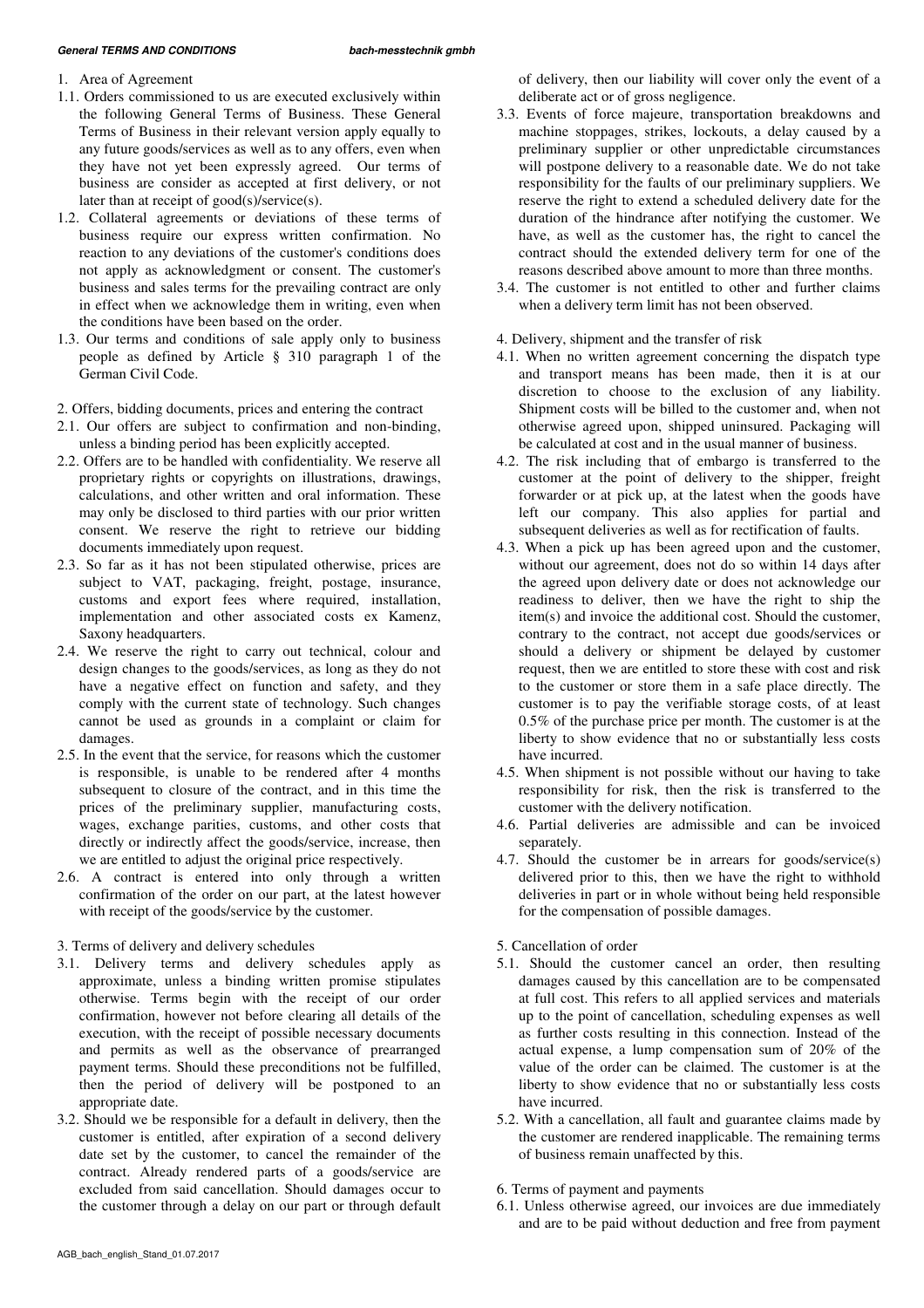expense to one of the banks disclosed by us. Within the scope of our General Terms of Business, other terms of payment including payment on delivery or advanced payment may be decreed. Should a discount be granted, then deductions will apply only when the respective payment has reached us within the payment term.

- 6.2. Payments count as having been made only at the moment we can access the amount. In the case of cheques and exchanges, the payment counts as having been made only at the moment when these have been cashed. Exchange charges and discount expenses are charged to the customer. We are entitled to refuse cheques and exchanges.
- 6.3. The customer does not hold the right, except with undisputed and legally established counterclaims, to withhold or to offset payment.
- 6.4. By failing to fulfil the term of payment, such as in a default in payment, we are entitled to demand an interest rate of 8% above the base interest of the European Central Bank in accordance with § 247 of the German Civil Code or to calculate a higher interest rate and to claim further verified damages caused by the delay as well as a collection expense of 5.00 euro per reminder.
- 6.5. Should circumstances become known to us that would make us doubt the credit rating of the customer, in particular a suspension of payment or the return of cheques, then we are entitled to demand immediate payment of the remainder of the balance due in full and to refuse to process cheques and exchanges. We are also entitled in this case to demand advanced payment or a deposit and to withhold goods not yet delivered as well as to discontinue a current order without being held responsible for the compensation of resulting damages.
- 6.6. We are entitled to correct obvious calculation and/or spelling errors, including invoices that have already been sent out.
- 7. Reservation of title
- 7.1. Goods/services remain our property (goods that are subject to the reservation of title) until all claims from prior or simultaneously contracted agreements have been fulfilled.
- 7.2. The customer is revocably entitled to pass these goods subject to reservation of title on to others in the normal course of business, but not to use same as security or hypothecate them. With levy of execution or other third party interventions, the customer is obliged to refer to our reservation of title and to notify us without delay. With resale, it is the customer's responsibility for third party members to respect our rights.
- 7.3. In the event the goods subject to reservation of title are connected to or mixed with any wares not belonging to us, we shall acquire joint title pro rate to the ratio of the invoiced value of the goods so affected in the remaining wares. Processing of goods subject to reservation of title is performed from our standpoint as maker within the terms of § 950 of the German Civil Code without any obligation to us.
- 7.4. In the event of arrears of payment, or of a financial collapse on the part of the customer, we may enter or come to the client's business premises and claim the goods subject to reservation of title in order to assert that reservation of title. The assertion on our part of reservation of title or the induced attachment of goods will be billed to the customer and is not considered as withdrawal from the contract.
- 7.5. The customer surrenders the right to make future claim on the transferred goods subject to reservation of title at their invoiced value at the moment of order of said original goods to us in advance. The customer is entitled and obliged to

levy charges in the course of normal business. At our request, the customer will disclose all assigned claims. We reserve the right to publicise this assignment at any time to safeguard our payment demands.

- 7.6. Should the value of the securities exceed our payment demands of more than 20%, then we will release the amount exceeding the security upon customer's request.
- Goods supplied for test and / or demonstration purposes remain our absolute property. They may be shared with the customer only by special agreement.

8. Claims and warrantee

- 8.1. Obvious defects, the absence of warranted characteristics, damage that has occurred during transportation, missing parts and wrong deliveries are to be declared without delay by written declaration within one week beginning with the day of receipt of good(s)/service(s) and with immediate cessation of any procedure; defects that are not apparent should be declared immediately upon detection. Should the customer fail to make such an immediate notification, then the good(s)/service(s) will be considered approved. The shipper is also to be notified without delay in the event of damage that has occurred during transport. The obligation to examine, subject to § 377 of the German Commercial Code, remains unaffected by this.
- 8.2. The contracting parties have agreed that under the current state of technology it would be impossible to rule out any software defect. In this regard liability is restricted to predictable damage occurring in a typical manner.
- 8.3. The technical data and information in the product documentation do not solely represent the promise of particular characteristics. A warranty is only present when the respective specifications have been confirmed on our part in writing.
- 8.4. Should there be a shortage or defect in the good(s)/service(s), then we will choose to carry out a correction or replacement under the condition that the customer has sent us a notification about the shortage or defect and/or sent back the part after notifying the circumstances concerning the shortage or defect. In the event that the correction or replacement fails, then the customer has the right to cancel the contract or to a price reduction. Further claims, as far as they are not based on gross negligence or a deliberate act, are excluded.
- 8.6. Should the customer not give us the opportunity to be convinced of the defect, should the customer not be immediately available for the good(s)/service(s), then all claims are rendered inapplicable. Due to agreements with several manufacturers, we reserve the right to refer the customer directly to a manufacturer with due consideration of the replacement or corrections required.
- 8.7. Our warranty does not cover
- a) Damage and losses resulting through or by use of products other than ours, as well as defects that can be attributed to third-party modification or installation, fire, lightning, etc;
- b) a faulty attempt at repair as well as other interference by the customer or other unauthorized persons;
- c) damage through improper use and by not following the instructions for use and technical parameters;
- d) damage that has occurred during transport;
- e) damage that has occurred through the use of unsuitable materials or through replacement parts or customer's manufacturing materials or materials of inferior quality;
- f) defects that have occurred through normal wear and tear, moisture, high heat or other weather and temperature influences;